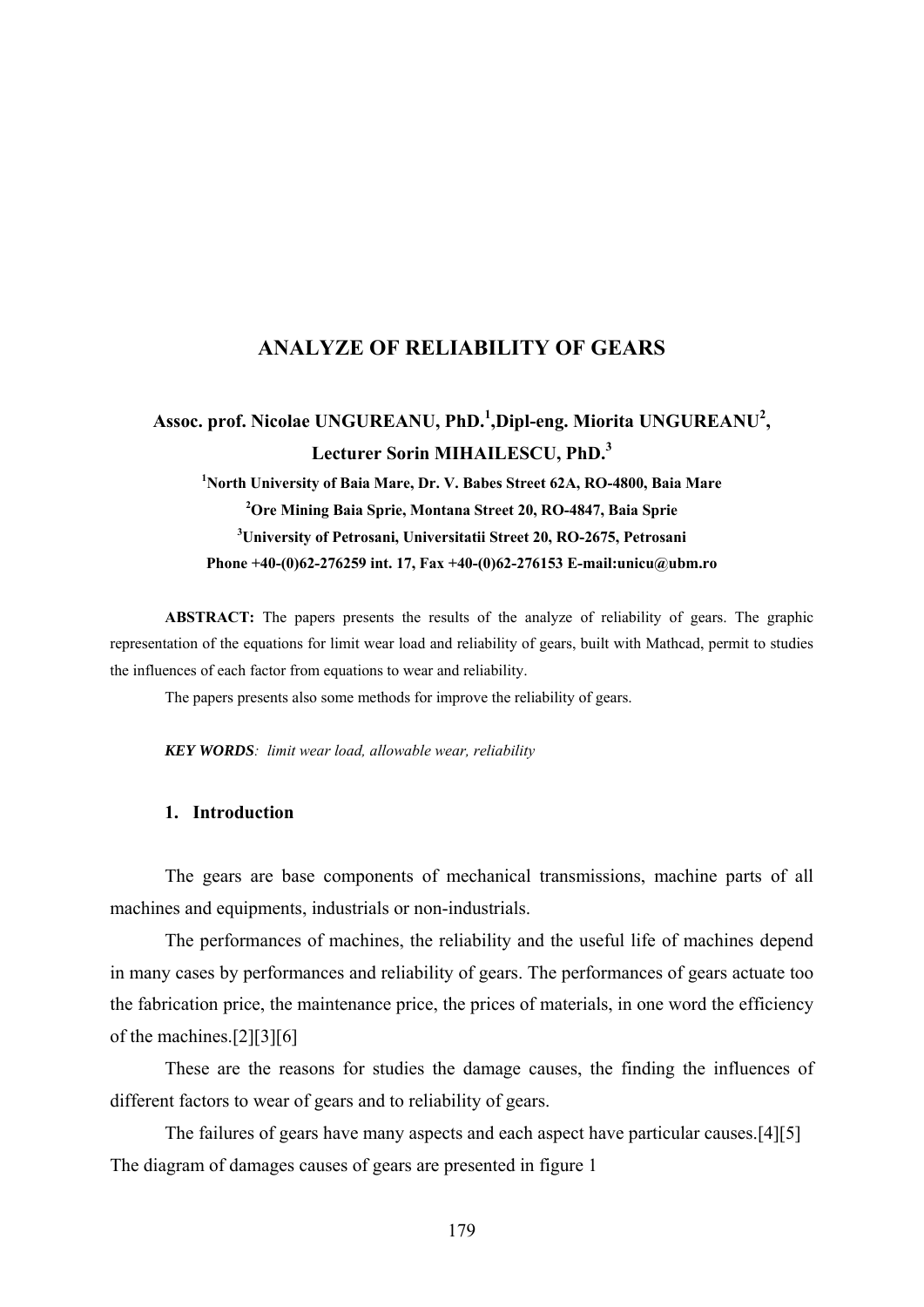

Fig. 1 The damage causes of gears

## **2. Analyze of limit wear load and reliability of gears**

For calculus of limit wear load *L* we use the relation [1]: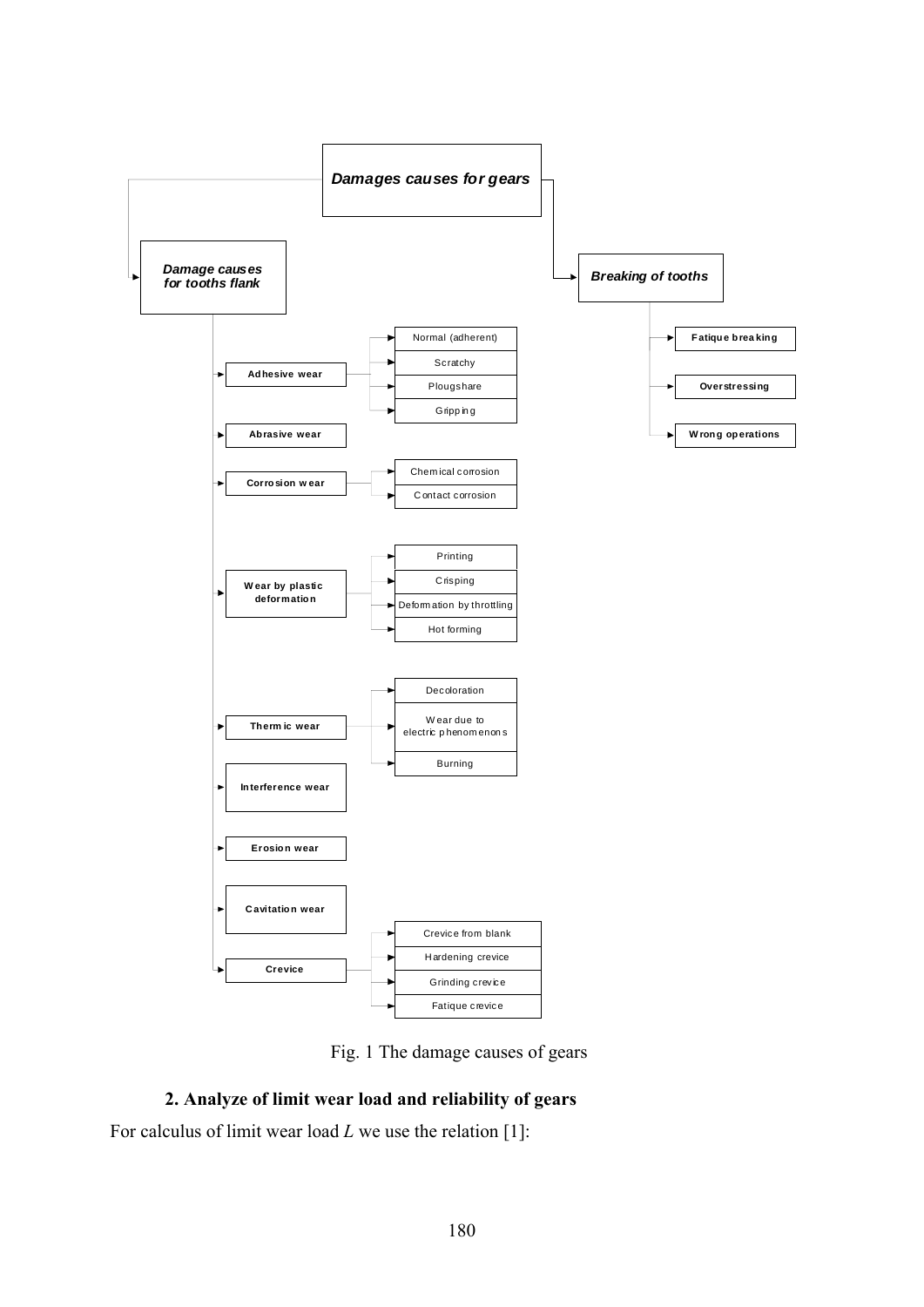$$
L = \left(\frac{K}{W_w}\right)^X \tag{1}
$$

where:

$$
K = \frac{K_1 \cdot \sin \varphi}{4} \tag{2}
$$

The notation of relations represents:

- $K_1$  analytic factor load-stress, function by materials couple;
- $X$  experimental coefficient;
- *φ* pressure angle;
- $W_W$  allowable wear load.

The allowable wear load can be determined with relation:

$$
W_W = B \cdot K \cdot D_d \cdot \frac{1250 \cdot Z_p}{Z_c + Z_p} \tag{3}
$$

In relation (3) the notation represents :

- $B$  width of tooth;
- $D_d$  diameter of division;
- $K$  analytic factor load-stress of gearing;
- $Z_c$  number of tooth for driven gear;
- $Z_p$  number of tooth for drive gear.

 If the width of tooth, the diameter of division and analytic factor load-stress of gearing have direct influence to the allowable wear load is interesting to analyze the influence of number of tooth for driven gear and the number of tooth for drive gear. Using the Mathcad 2000 Professional program was designed the graphic variation of  $W_W$  function of  $Z_c$  and  $Z_p$ .



Fig. 2 Influence of number of drive gear to allowable wear load

Fig.3 Influence of number of driven gear to allowable wear load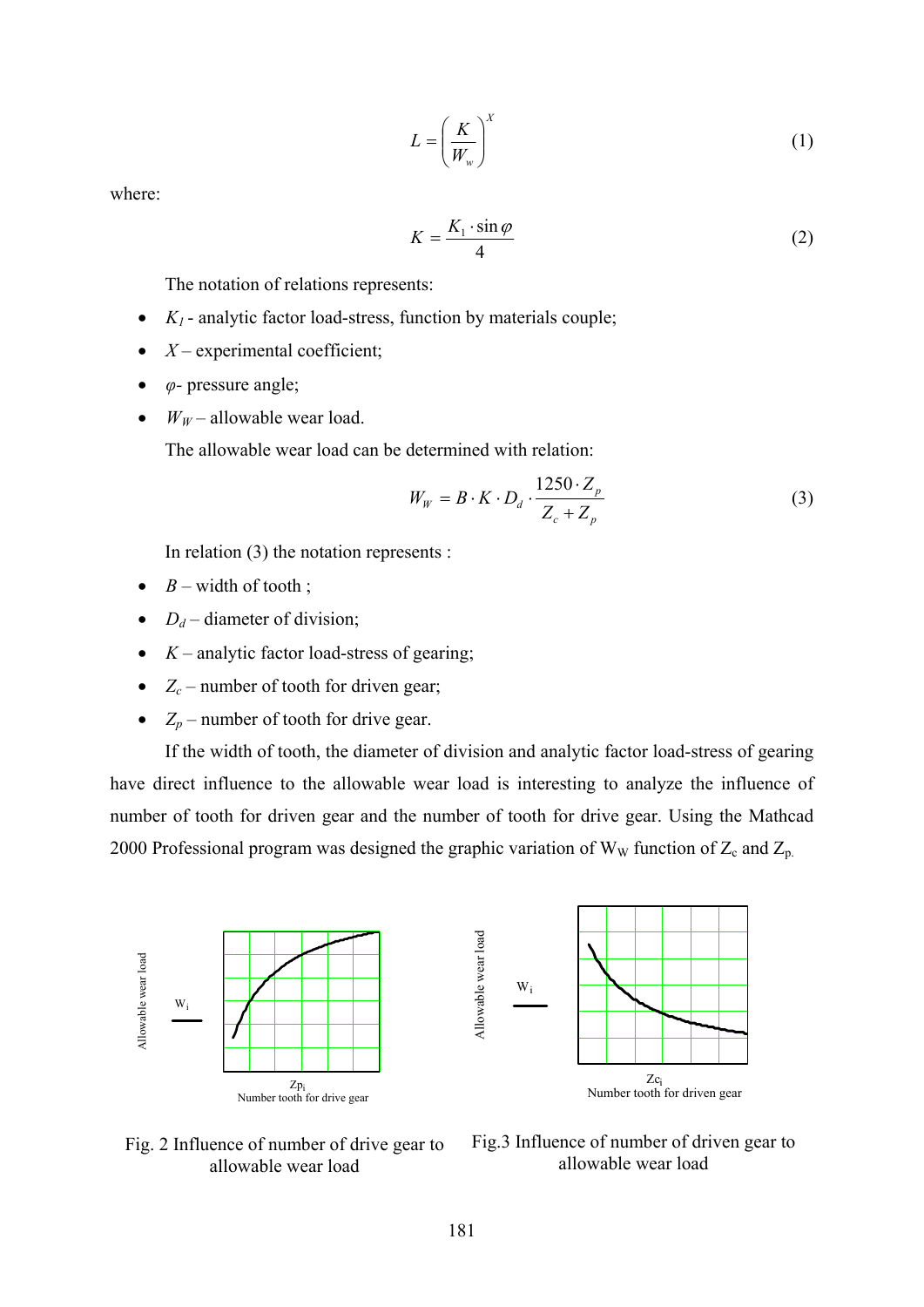

Fig. 4 Influence of number of drive gear and driven gear to allowable wear load

For gears the according reliability law is Weibull law under the form:

$$
F(n) = 1 - e^{-\left(\frac{n-\gamma}{n}\right)^{\beta}}
$$
\n(4)

The variable *n* is number of contact cycles  $(x10^6)$  and the  $F(n)$  is the percent of damage. The analyze of relation was make in Mathcad and the results are presented in figures 5-8.



Fig.5 Influence of number of contact cycles to



Fig. 6 Influence of scale parameter to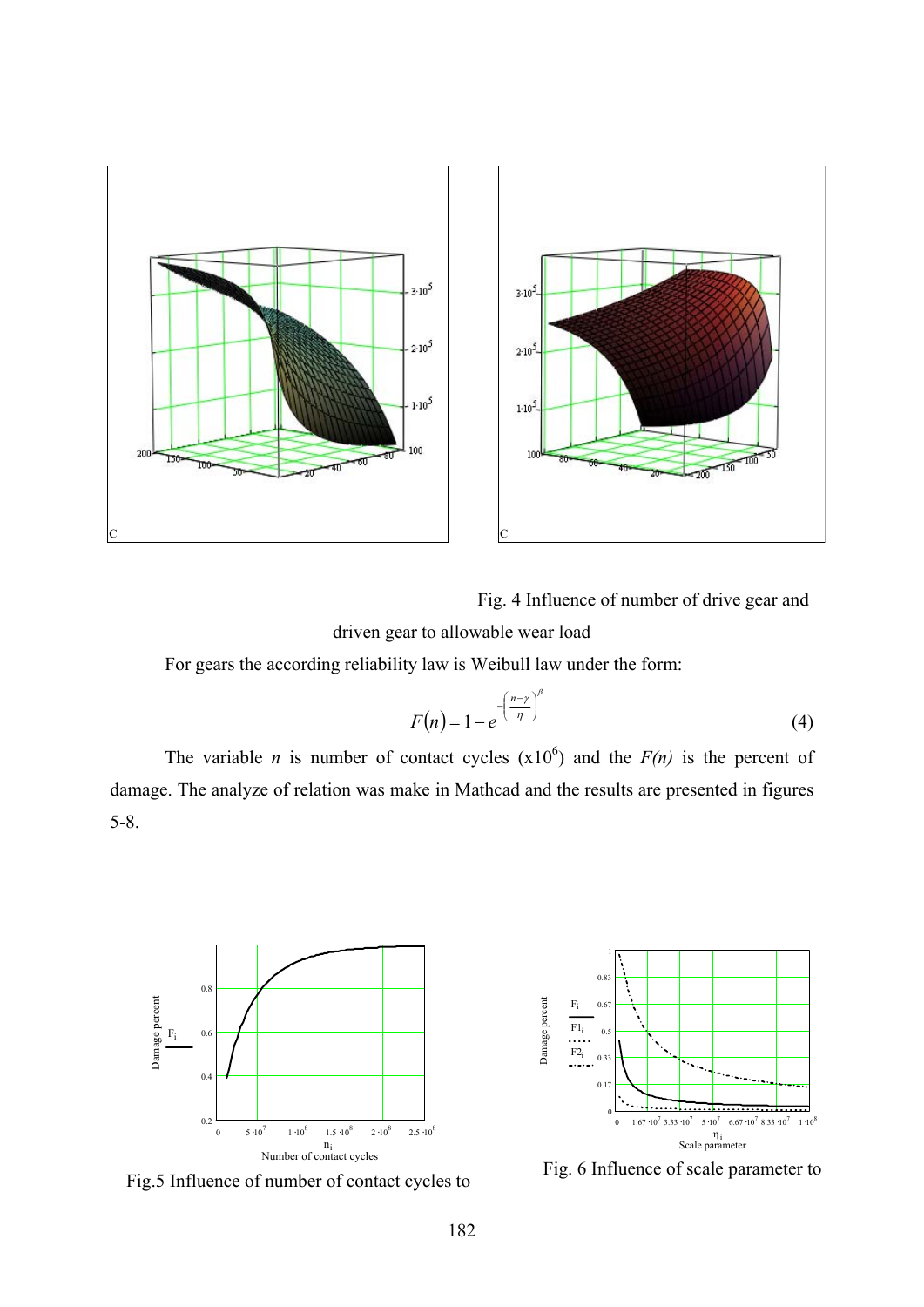



Fig. 7 Influence of form parameter to damage percent

Fig. 8 Influence of displacement of time origin to damage percent

### **3. Conclusions**

The analyze of graphic variation of  $W_W$  prove the increase the allowable wear load with the increase the tooth of drive gear and the decrease of the allowable wear load in relation with decrease of number of tooth for driven gear.

The analyze of graphic variation of damage percent (using the Weibull law) show:

- for a big number of contact cycles (more than  $2,5x10<sup>8</sup>$ ) the probability of damage is 1;
- in the same time a big number of contact cycles  $(F2<sub>i</sub> curves)$  influences in bad the damage percent indifferent by the form parameter, scale parameter and displacement of time origin;
- the best situations for damage percent is when form parameter and scale parameter have maximum values:
- the displacement of time origin not have influence to damage percent.

### **4. Bibliography**

1. **Antonescu, V., Stichiţoiu, D.,** Elemente de teorie şi culegere de probleme de fiabilitate, mentenabilitate, disponibilitate, vol. I, II, Institutul central pentru industria electrotehnică, Oficiul de informare documentară, Bucureşti, 1988